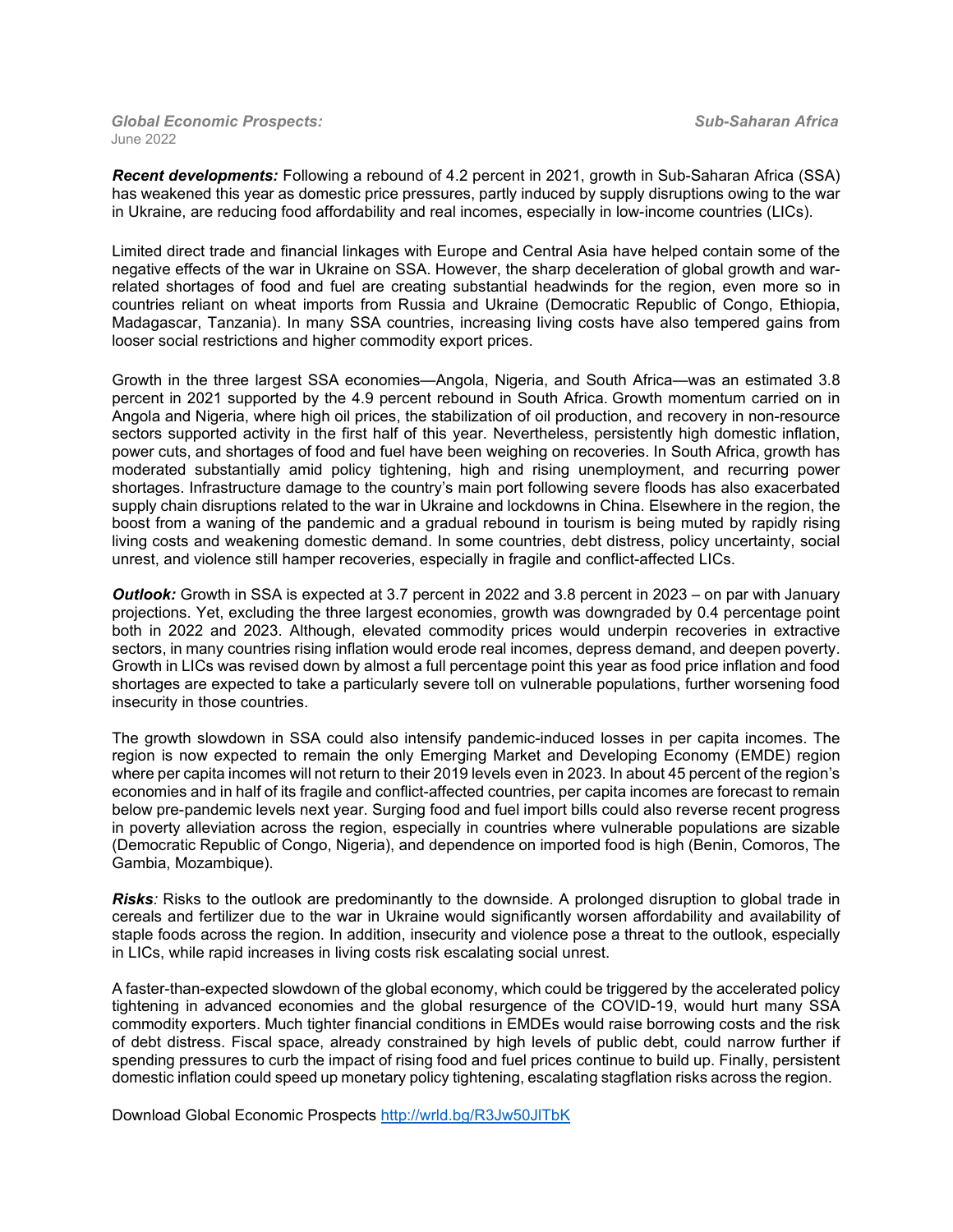## **Sub-Saharan Africa Country Forecasts1**

[\(Annual percent change unless indicated otherwise\)](https://thedocs.worldbank.org/en/doc/18ad707266f7740bced755498ae0307a-0350012022/related/GEP-June-2022-SSA-data.xlsx)

|                                             | 2019    | 2020    | 2021e  | 2022f  | 2023f  | 2024f  |  |  |  |  |
|---------------------------------------------|---------|---------|--------|--------|--------|--------|--|--|--|--|
| GDP at market prices (average 2010-19 US\$) |         |         |        |        |        |        |  |  |  |  |
| Angola                                      | $-0.7$  | $-5.2$  | 0.7    | 3.1    | 3.3    | 3.2    |  |  |  |  |
| <b>Benin</b>                                | 6.9     | 3.8     | 7.2    | 5.9    | 6.1    | 6.0    |  |  |  |  |
| <b>Botswana</b>                             | 3.0     | $-8.5$  | 12.1   | 4.1    | 4.0    | 4.0    |  |  |  |  |
| <b>Burkina Faso</b>                         | 5.7     | 1.9     | 7.0    | 4.8    | 5.4    | 5.3    |  |  |  |  |
| <b>Burundi</b>                              | 1.8     | 0.3     | 1.8    | 2.5    | 3.3    | 4.1    |  |  |  |  |
| <b>Central African Republic</b>             | 3.1     | 0.9     | 0.9    | 3.2    | 3.4    | 4.0    |  |  |  |  |
| <b>Cabo Verde</b>                           | 5.7     | $-14.8$ | 7.1    | 5.5    | 6.1    | 6.0    |  |  |  |  |
| Cameroon                                    | 3.7     | 0.5     | 3.5    | 4.0    | 4.3    | 4.4    |  |  |  |  |
| Chad                                        | 3.2     | $-1.6$  | $-1.2$ | 2.8    | 3.5    | 3.9    |  |  |  |  |
| <b>Comoros</b>                              | 1.8     | $-0.3$  | 2.4    | 2.8    | 3.1    | 3.7    |  |  |  |  |
| Congo, Dem. Rep.                            | 4.4     | 1.7     | 5.7    | 6.0    | 6.4    | 6.1    |  |  |  |  |
| Congo, Rep.                                 | $-0.1$  | $-6.2$  | $-3.5$ | 3.5    | 3.0    | 4.5    |  |  |  |  |
| Côte d'Ivoire                               | 6.2     | 2.0     | 7.0    | 5.7    | 6.8    | 6.6    |  |  |  |  |
| <b>Equatorial Guinea</b>                    | $-6.0$  | $-4.9$  | $-1.6$ | 1.8    | $-2.6$ | $-2.1$ |  |  |  |  |
| <b>Eritrea</b>                              | 3.8     | $-0.6$  | 2.9    | 4.7    | 3.6    | 3.7    |  |  |  |  |
| <b>Eswatini</b>                             | 2.6     | $-1.9$  | 3.1    | 2.0    | 1.8    | 1.8    |  |  |  |  |
| Ethiopia <sup>2</sup>                       | 9.0     | 6.1     | 6.3    | 3.3    | 5.2    | 5.9    |  |  |  |  |
| Gabon                                       | 3.9     | $-1.8$  | 1.5    | 3.3    | 2.6    | 3.0    |  |  |  |  |
| Gambia, The                                 | 6.2     | $-0.2$  | 5.6    | 5.6    | 6.2    | 6.5    |  |  |  |  |
| Ghana                                       | 6.5     | 0.4     | 5.4    | 5.5    | 5.2    | 5.0    |  |  |  |  |
| Guinea                                      | 5.6     | 4.6     | 3.1    | 4.3    | 5.9    | 5.8    |  |  |  |  |
| Guinea-Bissau                               | 4.5     | 1.5     | 3.8    | 3.5    | 4.5    | 4.5    |  |  |  |  |
| Kenya                                       | 5.0     | $-0.3$  | 7.5    | 5.5    | 5.0    | 5.3    |  |  |  |  |
| Lesotho                                     | 2.6     | $-6.5$  | 1.6    | 2.3    | 2.1    | 2.0    |  |  |  |  |
| Liberia                                     | $-2.9$  | $-3.0$  | 4.0    | 4.4    | 4.8    | 5.2    |  |  |  |  |
| Madagascar                                  | 4.4     | $-7.1$  | 4.4    | 2.6    | 4.2    | 4.6    |  |  |  |  |
| <b>Malawi</b>                               | 5.4     | 0.8     | 2.8    | 2.1    | 4.3    | 4.2    |  |  |  |  |
| <b>Mali</b>                                 | 4.8     | $-1.2$  | 3.1    | 3.3    | 5.3    | 5.0    |  |  |  |  |
| <b>Mauritania</b>                           | 5.3     | $-0.9$  | 2.4    | 4.5    | 5.3    | 7.7    |  |  |  |  |
| <b>Mauritius</b>                            | 3.0     | $-14.9$ | 3.9    | 5.9    | 6.0    | 3.9    |  |  |  |  |
| Mozambique                                  | 2.3     | $-1.2$  | 2.2    | 3.6    | 6.0    | 5.8    |  |  |  |  |
| <b>Namibia</b>                              | $-0.9$  | $-8.5$  | 0.8    | 2.9    | 2.1    | 2.0    |  |  |  |  |
| <b>Niger</b>                                | 5.9     | 3.6     | 1.4    | 5.2    | 7.1    | 10.4   |  |  |  |  |
| Nigeria                                     | $2.2\,$ | $-1.8$  | 3.6    | 3.4    | 3.2    | 3.2    |  |  |  |  |
| Rwanda                                      | 9.5     | $-3.4$  | 10.9   | 6.8    | 7.2    | 7.4    |  |  |  |  |
| São Tomé and Príncipe                       | 2.2     | 3.1     | 1.8    | 2.8    | 3.0    | 3.3    |  |  |  |  |
| Senegal                                     | 4.6     | 1.3     | 6.1    | 4.4    | 8.5    | 10.6   |  |  |  |  |
| <b>Seychelles</b>                           | 2.0     | $-13.3$ | 7.9    | 4.6    | 5.7    | 5.0    |  |  |  |  |
| <b>Sierra Leone</b>                         | 5.3     | $-2.0$  | 3.1    | 3.9    | 4.4    | 4.8    |  |  |  |  |
| <b>South Africa</b>                         | 0.1     | $-6.4$  | 4.9    | 2.1    | 1.5    | 1.8    |  |  |  |  |
| Sudan                                       | $-2.2$  | $-3.6$  | 0.1    | 0.7    | 2.0    | 2.5    |  |  |  |  |
| South Sudan <sup>2</sup>                    | 3.2     | 9.5     | $-5.1$ | $-0.8$ | 2.5    | 4.0    |  |  |  |  |
| <b>Tanzania</b>                             | 5.8     | 2.0     | 4.3    | 5.3    | 5.7    | 6.1    |  |  |  |  |
| Togo $3$                                    | 5.5     | 1.8     | 5.1    | 5.0    | 5.8    | 6.4    |  |  |  |  |
| Uganda <sup>2</sup>                         | 6.4     | 3.0     | 3.4    | 3.7    | 5.1    | 6.5    |  |  |  |  |
| Zambia                                      | 1.4     | $-3.0$  | 3.6    | 3.3    | 3.6    | 4.0    |  |  |  |  |